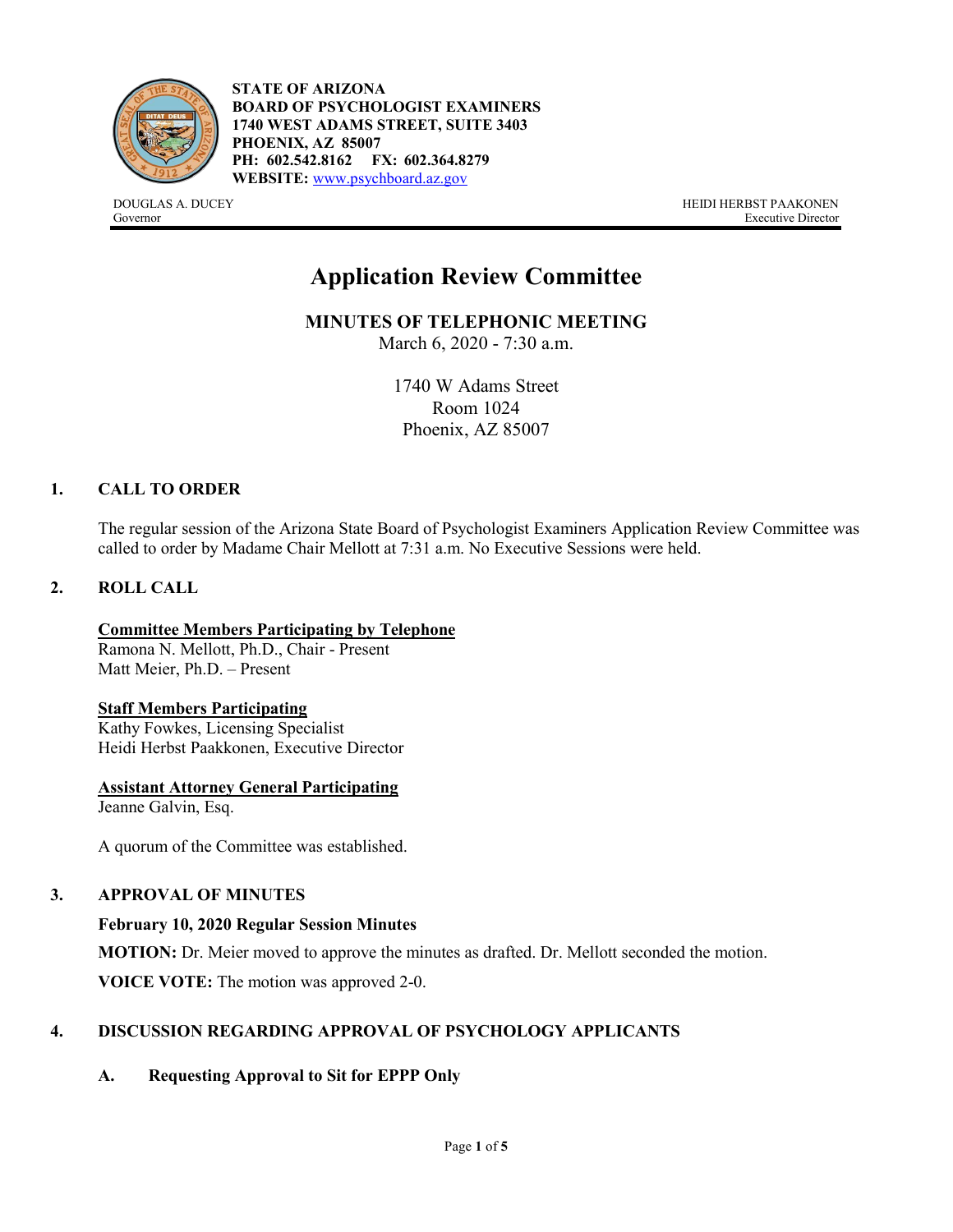# **1) Danielle Marie McGraw, Ph.D.**

Committee members proceeded with a substantive review of the application. Upon review, the members discussed the fact that the applicant reported a legal issue from 2015 on her application and her probation concluded in 2018. The members concurred there are no concerns about this applicant, but she will need to come back with more information to demonstrate she meets the required post-doctoral training hours. It was the consensus of the Committee to forward the application to the Board for approval to sit for the EPPP.

# **2) Josh J. Smith, Psy.D.** *(REAPP)*

Committee members proceeded with a substantive review of the re-application. Upon review, the Committee noted that the materials submitted were complete and fulfilled the requirements of statutes and rules. It was the consensus of the Committee to forward the application to the Board for approval to sit for the EPPP.

**MOTION:** Dr. Mellott moved to forward the applications for Danielle Marie McGraw, Ph.D. and Josh J. Smith, Psy.D. to the Board. Dr. Meier seconded the motion.

**VOICE VOTE:** The motion was approved 2-0.

## **B. Requesting Approval to Sit for EPPP & Licensure**

#### **1) Agnes Monika McKay, Psy.D.** *(REAPP)*

Committee members proceeded with a substantive review of the re-application. Upon review, the Committee noted that the materials submitted were complete and fulfilled the requirements of statutes and rules. It was the consensus of the Committee to forward the application to the Board for approval to sit for the EPPP.

#### **2) Allyson Wirth, Psy.D.**

Committee members proceeded with a substantive review of the re-application. Upon review, the Committee noted the applicant's preinternship hours were verified by someone outside of the university, the now closed Argosy University. The members questioned what to do in an instance when the program training director – who no longer exists since it closed – is unavailable to sign off on the hours. Ms. Galvin advised that since the program no longer exists, the records may not be available and that in this unique instance the Board may just have to evaluate the application based on the information available. Ms. Fowkes advised the Committee that she can recall instances when the Committee accepted the signature of anyone who had direct knowledge of the training. Ms. Galvin also cited the rule  $R4-26-203(C)(3)$ .

#### **3) Brynna Simin Farbod, Psy.D.**

Committee members proceeded with a substantive review of the application. Upon review, the Committee noted that the materials submitted were complete and fulfilled the requirements of statutes and rules. It was the consensus of the Committee to forward the application to the Board for approval to sit for the EPPP.

#### **4) Jayme S. Blais, Psy.D.**

Committee members proceeded with a substantive review of the application. Upon review, the Committee noted that the materials submitted were complete and fulfilled the requirements of statutes and rules. It was the consensus of the Committee to forward the application to the Board for approval to sit for the EPPP.

#### **5) Jeremy J. Saenz, Ph.D.** *(REAPP)*

Committee members proceeded with a substantive review of the re-application. Upon review, the Committee noted that the materials submitted were complete and fulfilled the requirements of statutes and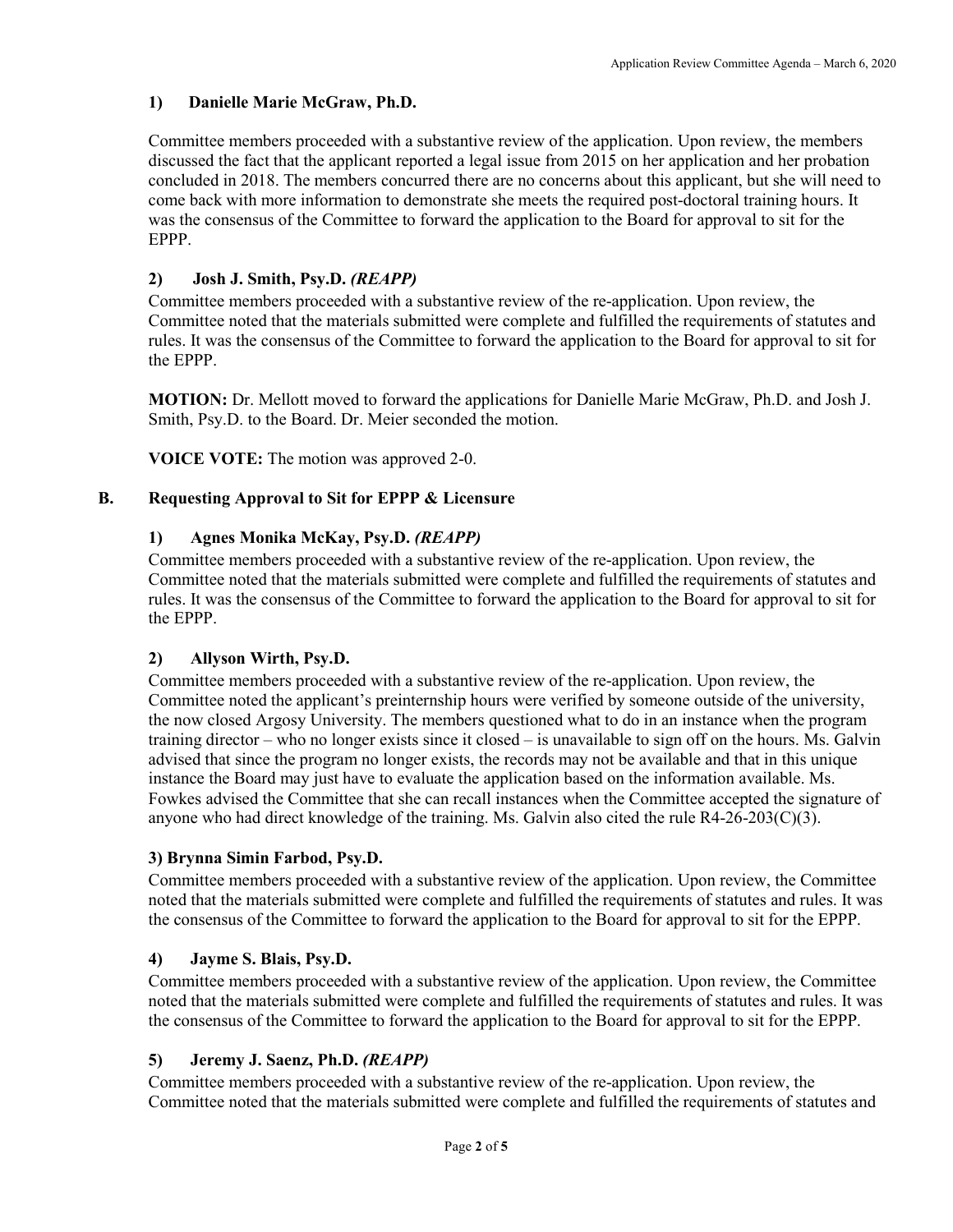rules. It was the consensus of the Committee to forward the application to the Board for approval to sit for the EPPP.

## **6) Mariela J. Soto, Psy.D.**

Committee members proceeded with a substantive review of the application. The Committee members noted the applicant was initially a student of the now closed Argosy program and subsequently transferred to another program. Accordingly, she is unable to qualify for licensure under A.R.S. §32-2071(K)(3). Ms. Galvin advised the Committee that tabling the application is an option, as is making a request for additional information. Ms. Herbst Paakkonen commented that within the next 3 weeks the fate of HB2224 that would temporarily waive the two requirements of A.R.S.  $\S$ 32-2071(K)(3) may be more clear in the next 3 weeks. She also affirmed that, if passed, the effective date of the temporary waiver for the former Argosy students would be March 1, 2020. The Committee members concurred that tabling the application enables the application to move forward should the proposed legislation be enacted.

# **7) Marshell Walters, Psy.D.**

Committee members proceeded with a substantive review of the application. Upon review, the Committee noted that one reference supplied with the application indicated low knowledge of the applicant. Ms. Galvin read A.A.C. R4-26-203(A)(8) which outlines the requirements of the references. The members concurred that the submitted reference meet the standards in rule in that the reference affirms she is "familiar" with the applicant and recommends the application for licensure.

# **8) Nicoleta Baila, Psy.D.** *(REAPP)*

Committee members proceeded with a substantive review of the re-application. Upon review, the Committee noted that the materials submitted were complete and fulfilled the requirements of statutes and rules. It was the consensus of the Committee to forward the application to the Board for approval to sit for the EPPP.

## **9) Pamela Davis, Psy.D.**

Committee members proceeded with a substantive review of the application. The members noted the applicant did not submit the Supervised Preinternship Experience Verification form for some hours reported on the Summary of Pre-Internship Supervised Professional Experiences form; additionally form contains some recording errors requiring correction and resubmission. The members directed staff to issue a request for correction and clarification of these errors and omissions.

## **10) Samuel David Ballou, Psy.D.**

Committee members proceeded with a substantive review of the application. Upon review, the Committee noted that the materials submitted were complete and fulfilled the requirements of statutes and rules. It was the consensus of the Committee to forward the application to the Board for approval to sit for the EPPP.

**MOTION:** Dr. Mellott moved to forward the following applications to the Board: Agnes Monika McKay, Psy.D.; Allyson Wirth, Psy.D.; Brynna Simin Farbod, Psy.D.; Jayme S. Blais, Psy.D.; Jeremy J. Saenz, Ph.D.; Marshell Walters, Psy.D.; Nicoleta Baila, Psy.D.; and Samuel David Ballou, Psy.D. for approval of licensure upon receipt of a passing score on the EPPP. The motion included a FAIR request issued to Pamela Davis, Psy.D. concerning her reporting of her pre-internship hours. Finally, the motion included tabling the application of Mariela J. Soto, Psy.D. Dr. Mellott seconded the motion.

**VOICE VOTE:** The motion was approved 2-0.

## **C. Requesting Approval for Licensure by Waiver**

**1) Mary Eugenia Burns, Psy.D.**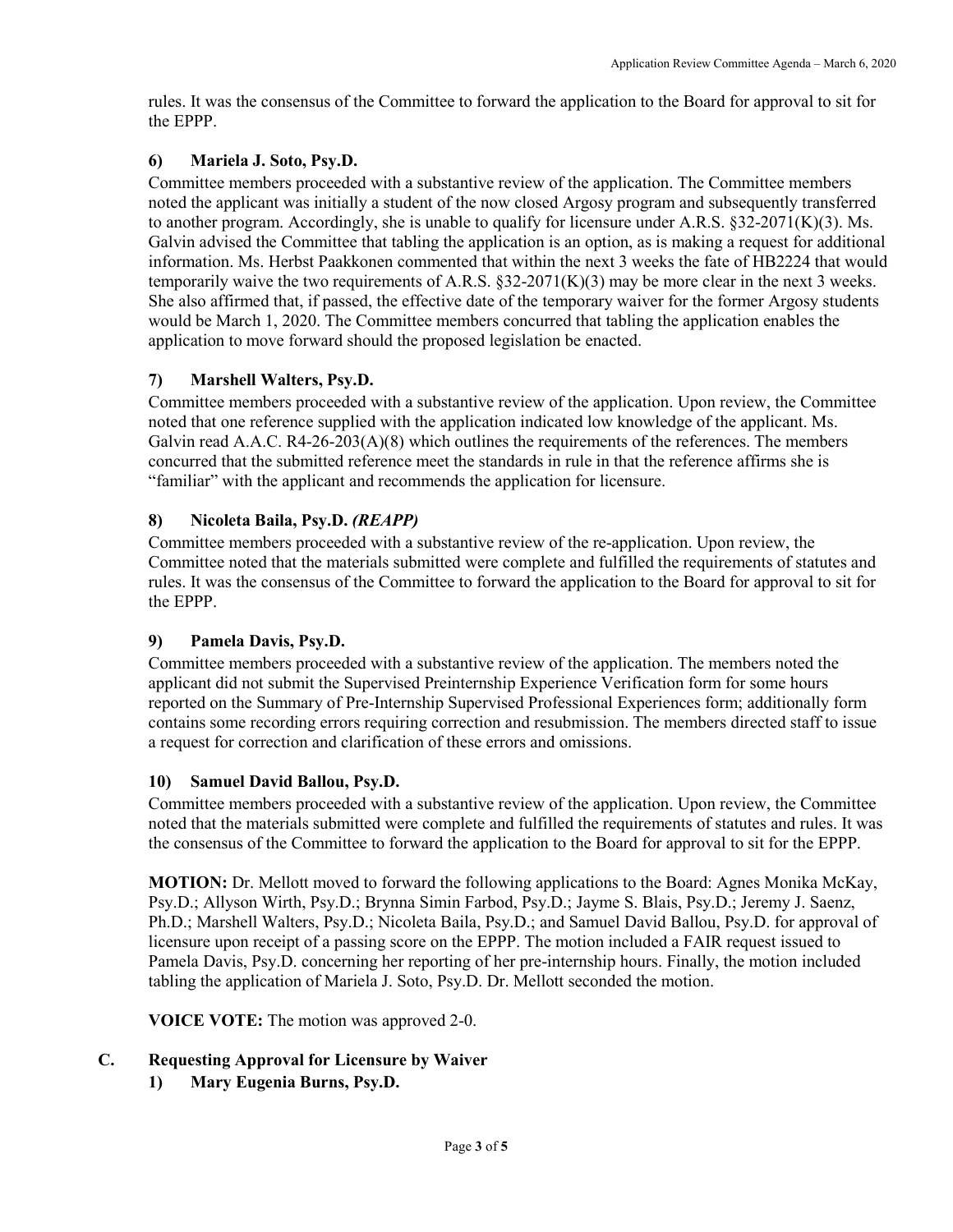Committee members proceeded with a substantive review of the application. Upon review, the Committee noted that the materials submitted were complete and fulfilled the requirements of statutes and rules. It was the consensus of the Committee to forward the application to the Board for approval of licensure.

## **2) Vicki Arnold Santos, Psy.D.**

Committee members proceeded with a substantive review of the application. Upon review, the Committee noted that the materials submitted were complete and fulfilled the requirements of statutes and rules. It was the consensus of the Committee to forward the application to the Board for approval of licensure.

**MOTION:** Dr. Mellott moved to forward the application of Mary Eugenia Burns, Psy.D. and Vicki Arnold Santos, Psy.D. to the board for approval of licensure. Dr. Meier seconded the motion.

**VOTE:** The motion was approved 2-0.

#### **D. Requesting Approval for Temporary Licensure and to Sit for EPPP**

## **1) Jody Pennington di Cosola, Psy.D.**

Committee members proceeded with a substantive review of the application. The Committee members noted the applicant was initially a student of the now closed Argosy program and subsequently transferred to another program. Accordingly, she is unable to qualify for licensure under A.R.S.  $\S 32-2071(K)(3)$ . Ms. Galvin advised the Committee that tabling the application is an option, as is making a request for additional information. The Committee members concurred that tabling the application enables the application to move forward should the proposed legislation be enacted.

#### **E. Requesting Approval for Licensure by Credential**

### **1) Michael C. Roberts, Ph.D.**

Committee members proceeded with a substantive review of the application. Upon review, the Committee noted that the materials submitted were complete and fulfilled the requirements of statutes and rules. It was the consensus of the Committee to forward the application to the Board for approval of licensure.

## **2) Tony L. Strickland, Ph.D.**

Committee members proceeded with a substantive review of the application. Upon review, the Committee noted that the materials submitted were complete and fulfilled the requirements of statutes and rules. It was the consensus of the Committee to forward the application to the Board for approval of licensure.

#### **3) Vicki L. Lane, Ph.D.**

Committee members proceeded with a substantive review of the application. Upon review, the Committee noted that the materials submitted were complete and fulfilled the requirements of statutes and rules. It was the consensus of the Committee to forward the application to the Board for approval of licensure.

**MOTION:** Dr. Mellott moved to forward all applicants to the full board for approval. Dr. Meier seconded the motion.

**VOTE:** The motion was approved 2-0.

#### **F. Requesting Approval for Licensure by Universal Recognition**

#### **1) Christina Lynch, Psy.D.**

Committee members proceeded with a substantive review of the application. The Committee members noted the applicant is licensed in 3 other states with the earliest issued in 2009. They noted disclosure of a legal matter from several decades ago, but indicated it is no longer a concern or an issue. The Committee